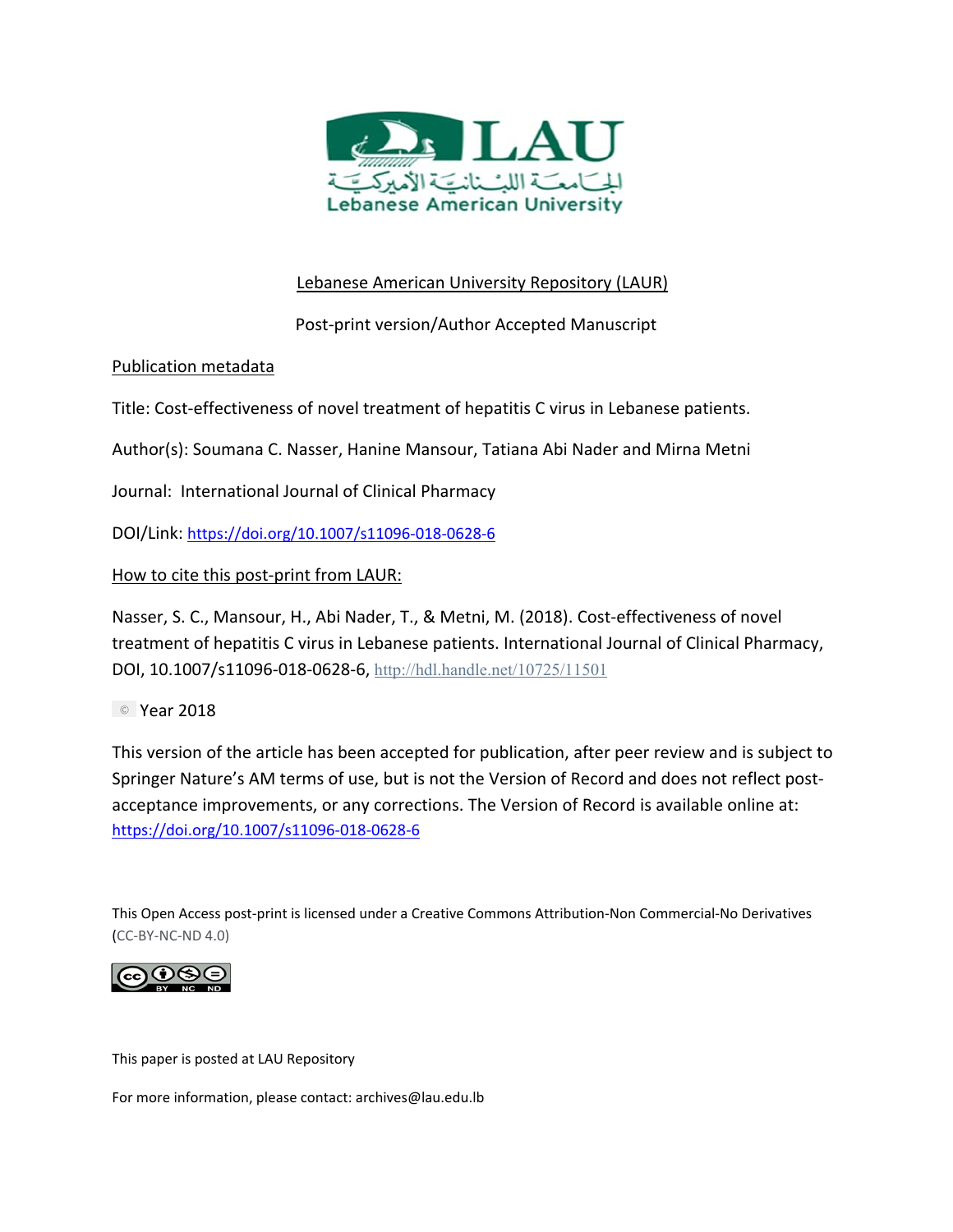2

## 3 **Introduction:**

4 The epidemiology of the hepatitis C virus (HCV) differs across countries. In 2012, prior to the introduction of 5 direct acting antivirals (DAAs), an estimated 130–170 million persons (2%-3% of the world's population) were 6 living with HCV infection.<sup>1</sup> According to the World Health Organization (WHO), the most affected regions are Africa and Central and East Asia, with Egypt having the highest rates in the world.<sup>1</sup> Moreover, in the United 8 States, 3.2 million people are infected with HCV with a 1% prevalence.<sup>2</sup> Similarly, in Spain with 1% 9 prevalence of HCV,  $482,000$  people are infected.<sup>3</sup> Nevertheless, these numbers have been decreasing not only 10 with successful treatment but also with the increase in the number of treated patients.<sup>2</sup> 11 In a systematic review and meta-analysis describing the epidemiology of HCV in the Fertile Crescent region, 12 HCV prevalence among the general population was at 0.2% in Iraq and Lebanon, at 0.3% in Jordan and at 0.4% 13 in Syria.<sup>4</sup> More recent data has confirmed that in Lebanon, HCV-infected patients are limited in number with 14 0.199% viremic prevalence; 15% of infected patients acquired HCV from blood transfusions in 2007 and 9% 15 acquired HCV from IV drug use in 2015.<sup>5,6</sup> A recently published study showed that the majority of lebanese 16 patients diagnosed with HCV were mainly infected with genotype 1 (47%), followed by genotype 4 (33.9%).<sup>7</sup> 17 In another study, Lebanon was considered an area of low HCV prevalence ranging from 0.16 to 1.22%, 18 reaching higher prevalence of  $27\%$  among hemodialysis patients.<sup>8</sup> 19 In terms of disease staging, the Metavir liver fibrosis scale ranges from F0 (no liver damage) to F4 20 (compensated cirrhosis), whereearly stages of liver disease (fibrosis levels of F0, F1, or F2) are commonly

21 confirmed in the majority of patient biopsy samples.<sup>2</sup> Consideration of treatment at early stages of liver disease

22 is relevant to many HCV-infected individuals; However, effective and expensive treatment regimens remain a

23 challenge to payers and other stakeholders who must consider the costs and health benefits of HCV treatment

24 strategies<sup>9</sup>. Unfortunately, a high proportion of Lebanese patients with HCV-infected patients were diagnosed at

- 25 an advanced liver fibrosis stage and at an age above 40 years, which indicates that the disease may still be
- 26 undetected and untreated at early stages despite the availability of novel direct acting antiviral on the Lebanese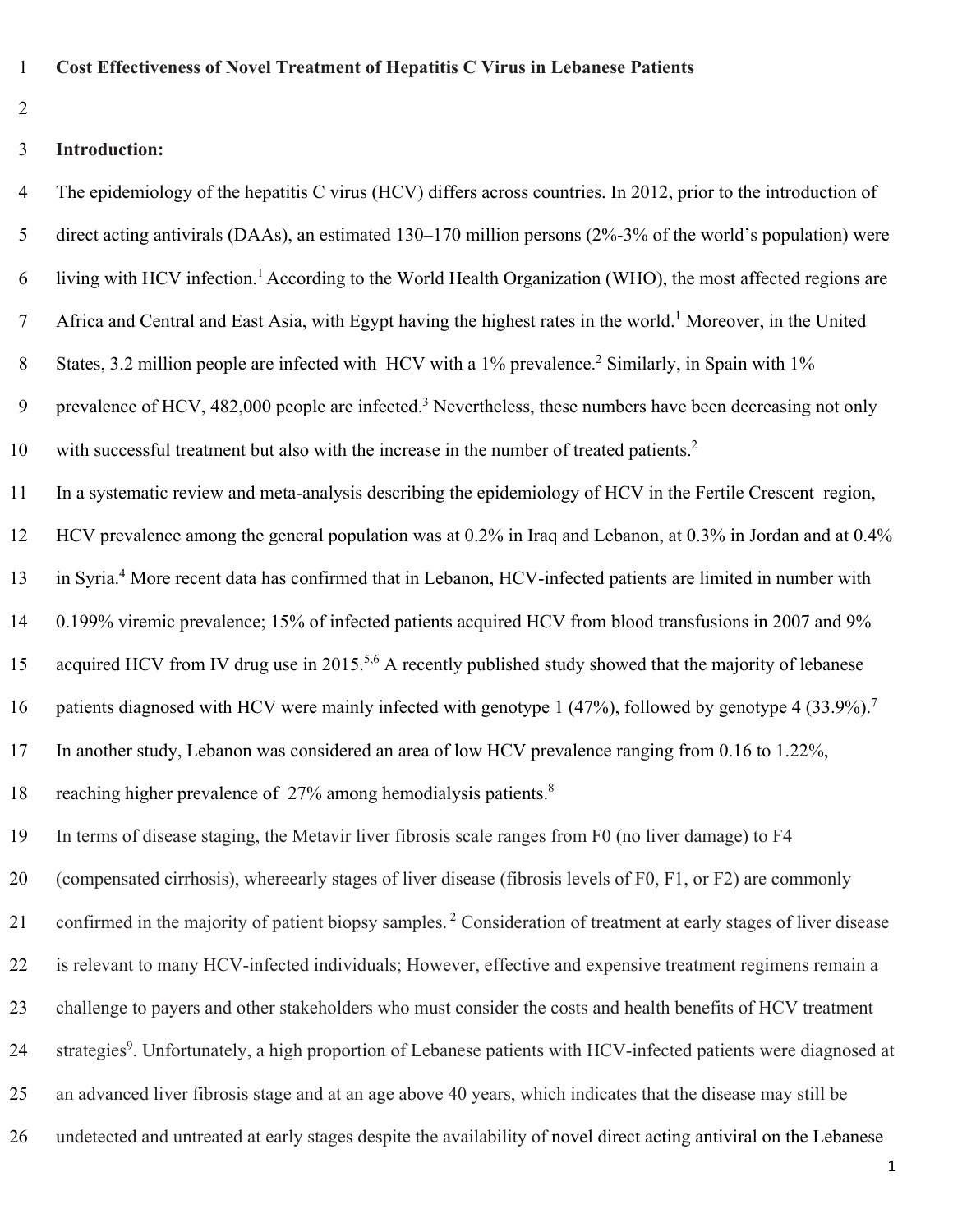27 market<sup>7</sup>. The pressure on third party payers to provide full access to all HCV patients regardless of stage of 28 disease warrants the need for a cost effectiveness study for better understanding of the impact of HCV on the 29 budget and policies of the Lebanese health care system. Such pressure was due to recent evidence published in 30 Europe, Canada and United States determining the cost of illness of HCV as well as the cost effectiveness of 31 early treatment instead of delayed treatment with the highly effective novel therapy (DAAs). <sup>9</sup> The study by 32 Leidner et al. is one example, determining the cost effectiveness of these new treatment regimens, focusing on 33 initiation in early stages of the disease versus advanced stage, calculating cost and quality adjusted life years  $( QALY)$  gained after receiving HCV treatment.<sup>10</sup>

35 In the MENA region, Obach et al. have explored the cost-effectiveness of different treatment initiation

36 strategies in Egypt, a country with economic issues and limited resources.<sup>11</sup> This study evaluated standard drug

37 treatment regimens in addition to DAAs, and concluded that immediate HCV treatment of patients at early

38 fibrosis stages was less expensive and more effective.<sup>11</sup>

## 39 **Aim of the Study**

40 The aim of the study is to assess whether initiation of novel DAAs at early stage of hepatitis C is cost effective 41 in Lebanese patients starting at a given level of fibrosis. Such assessment could assist decision makers in 42 choosing the timing to start DAAs in treating HCV-infected patients.

#### 43 **Ethics Approval:**

44 The study has been approved by the Lebanese American University Institutional Review Board.

### 45 **Method:**

46 **Analytic Overview:** This study was conducted from the payer's perspective to evaluate cost effectiveness of 47 two treatment strategies: delayed treatment (fibrosis stages F3 and F4) versus early treatment (fibrosis stages 48 F0, F1, or F2). For a standard patient reaching late stages F3-F4, complications associated with the disease were 49 assumed to occur and then incurred the cost of such complications to the cost of therapy for F3-F4 stages. The

50 model followed a standard patient's QALY at different disease stage and throughout the disease progression.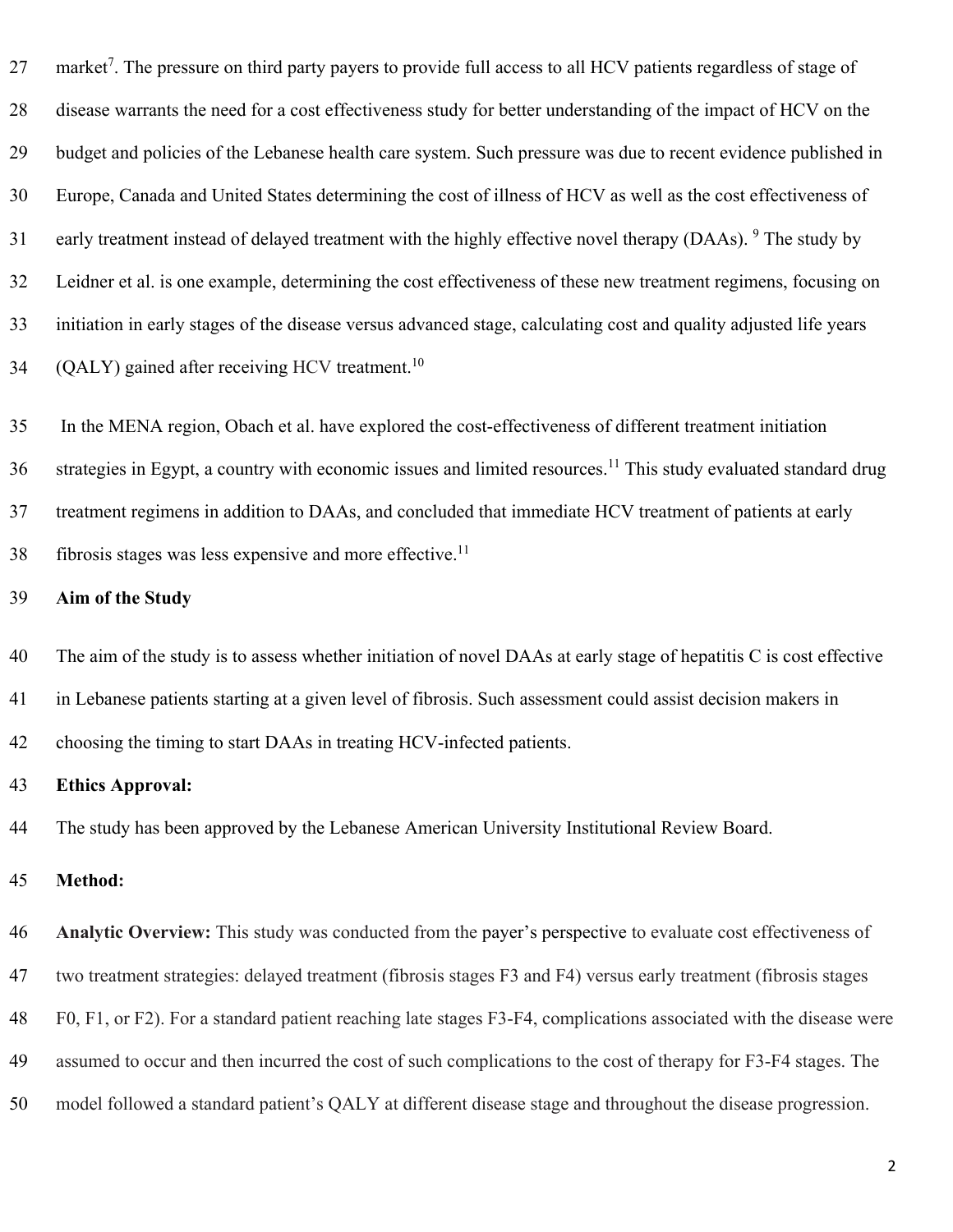51 Direct medical costs were identified and measured for each treatment strategy. Incremental cost effectiveness 52 analysis was then conducted measuring the incremental cost per QALYs gained and per life year extended. 53 **Model Details:** The model was conducted based on the natural history of HCV infection during a one-year 54 period, where patients in the early treatment strategy were treated with DAAs upon early diagnosis at F0-F1-F2 55 with 90% cure rate, while patients in the delayed treatment strategy were treated at F3-F4 stage of the disease 56 following the course of disease progression presented in Figure 1. An efficacy rate, defined as achieving a 57 sustained virology rate (SVR) 12 weeks after last treatment dose, was assumed equal to 90% in both treatment 58 strategies. Such efficacy rate prevents overestimation of findings, since the efficacy of these novel drugs was 59 reported to range from 85% to 99%, depending on the agent used, HCV genotype, and liver disease stages 60 (efficacy of 95-99% for patients at early stage, and of 85-90% in patients with more advanced stages).  $9,12$  Also, 61 these novel drugs were devoid of adverse events associated with the injection of pegylated interferon and other 62 standard therapies.<sup>9,12</sup> Disease progression was simulated according to time of diagnosis and patient 63 characteristics, known to be influential factors in the progression of liver fibrosis. An assumption was made that 64 in each treatment strategy a standard patient was treated, with DAAs being used once per current practice in the 65 region. We then calculated the average cost associated with treatment at F1-F2 versus cost of treatment at F3-F4 66 along with its associated disease complications. Annual transition probability of a standard patient from one 67 disease stage to the next was adopted from the literature as listed in Table  $2^{13-20}$  The time horizon of the 68 analysis was the lifetime of a middle-aged patient with life expectancy at every stage based on the literature (12 69 vears for patients in late stages vs. 20 years for patients in early stages).<sup>13-20</sup> Direct medical costs, QALYs and 70 cost effectiveness analysis were computed to determine incremental direct medical cost per additional outcomes 71 gained when disease is detected and treated at early stage versus at later stage. 72 **Outcome Measures:**<sup>13-20</sup> Outcome measures used in this model included life year expectancy and QALYs,

73 while the model inputs were the duration of transit states or disease progression (probability of transitions). An

- 74 extensive literature review was conducted gathering disease outcome variables from relevant studies that
- 75 pertaining to our study analysis. Value based used in our analysis and other reported values are summarized in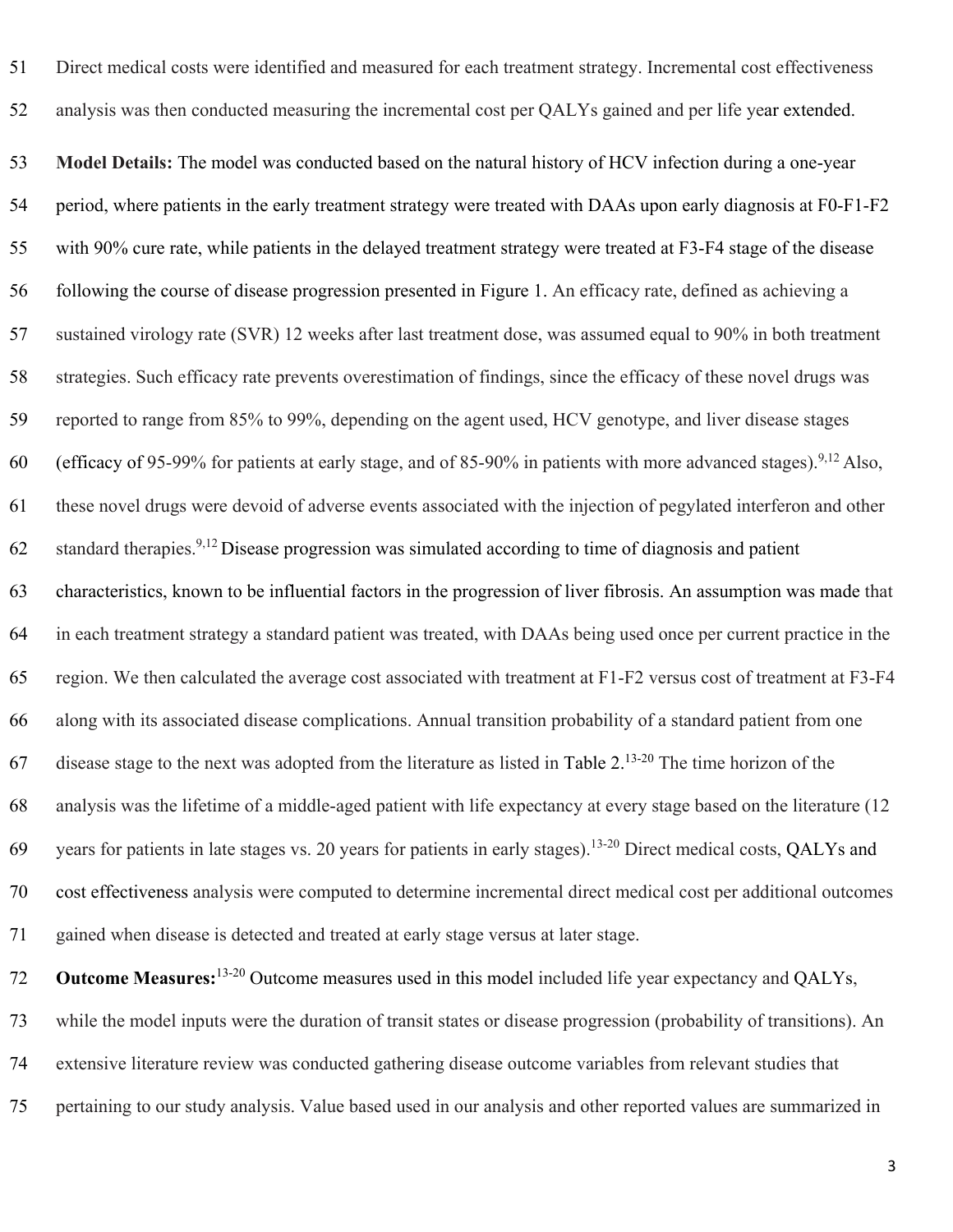table 2.13-20 76 Variables retrieved for this model were probability, utilities, disease progression, complications and 77 extended life years with treatment, and were either calculated as an average of available data, or adopted from 78 one study that is very similar in design and population to our study. Disease progression from one stage to the 79 next, life expectancy and QALYs were retrieved from different studies.<sup>2,10,14</sup> This study was complemented by a 80 brief survey to verify assumptions of estimated data derived from the literature to country specific practice. The 81 survey was completed by fouteen experts in the field(gastroenterologist and infectious diseases physicians) who 82 practice in different institutions, and inquired about the most commom HCV genotype seen in their patients, the 83 stages at which their patients were diagnosed, patients' clinical presentation upon diagnosis, prescribed 84 medications, frequency of follow-up and the cost of disease including drug treatment and complications 85 management.

86 **Cost:** Direct medical costs were identified from HCV diagnosis and management guidelines and then measured 87 and valued using cost database from Lebanese third party payers. Costs included: cost of novel DAAs 88 medications used in Lebanon (dual therapy (ledipasvir/sofosbuvir) or triple therapy (paritaprevir/ ritonavir/ 89 ombitasvir) +/- dasabuvir) for a 12-week-treatment cycle), laboratory testing (i.e. CBC, INR, HCV viral load), 90 medical procedures for diagnosis (i.e. biopsy, Ultrasound), and complications cost (i.e. ascites, esophageal 91 varices, hepatorenal syndrome, variceal hemorrhage, hepatic encephalopathy, hepatocellular carcinoma, and 92 spontaneous bacterial peritonitis).

93 Identified costs were measured based on data from third party payers and from a private hospital. Novel

94 therapies were used in our practice for certain patients and this analysis could clarify if significantly higher

95 therapy cost is worth the higher therapy effectiveness. Furthermore, frequency of resources use and occurrence

96 of events (i.e. frequency of hospitalization and physician visits, required diagnostic testing, and necessary

97 complication drug and medical management) were estimated from the literature.<sup>9,11</sup>

## 98 **Model Analysis and Assumptions:**

99 Measured costs were valued based on the natural history of the disease. Thus, direct medical costs of early 100 treatment for a patient diagnosed and treated at F0-F1-F2 were calculated as total expected costs at first year of 101 receiving drug treatment along with medical follow-up and diagnostic tests, multiplied by the expected response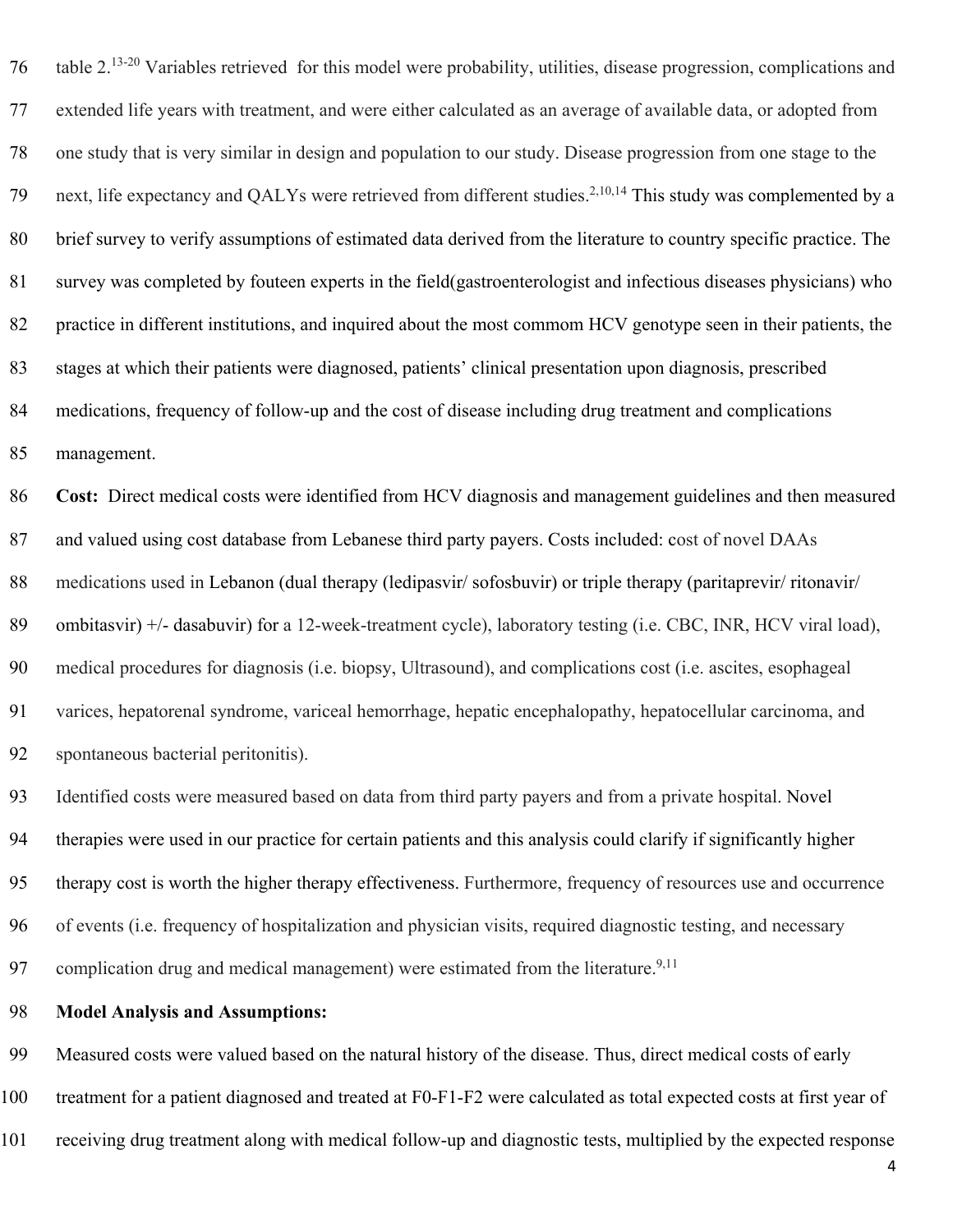102 rate of 90% plus the failure rate of 10% of those who may progress to advanced stage requiring additional direct 103 medical treatment (assumed the same as the one calculated for delayed treatment). Direct medical cost of 104 delayed treatment when the patient was delayed treatment until F3-F4, was calculated based on transition 105 probabilities of disease progression along with related complications, and probability of remaining stable at F4. 106 Therefore, the expected annual cost of each advanced stage (Decompensated Cirrhosis (DC), Hepato-Cellular 107 Carcinoma (HCC), and death) were multiplied by probabilities of occurrence during that one-year duration 108 when receiving treatment, and values were used as reported in the literature.

109 Liver transplant was assumed not to be an option in Lebanon due to limited resources and expertise in this area, 110 and therefore the probability of patient progressing to liver transplant was assumed equivalent to death. To 111 facilitate computing costs of different variables, rounded numbers were used. To project usual course of the 112 disease manifestations and treatment, a case scenario was simulated on a middle-aged patient with HCV who 113 would undergo early treatment strategy versus delayed treatment strategy, and when in advanced stage, patient 114 was expected to have transit probabilities with stage related utilities throughout disease progression. Data for 115 the natural history of the disease and disease progression were adopted from HCV related guidelines and 116 literature, as stated in Table 2.

117 Sensitivity Analyses were done on variables which are expected to alter the findings of the analysis such as drug 118 cost of dual versus triple drug therapy, QALY at year one of receiving treatment at early stage, cost of major 119 disease complications and use of medical facilities. As such, one-way sensitivity analyses were conducted as 120 follow: a 25% decrease in dual drug cost to match cost of triple drug therapy, varying utility values between 0.8 121 and 0.9 for early disease stage, and a 10% increase in direct medical cost of disease complications among those 122 receiving delayed treatment.

123 We expect this study to determine if early treatment could be a cost effective use of resources and if so, to

124 identify the corresponding scenarios and threshold of direct medical costs. In the current era of evolving

125 antiviral therapy for HCV infection, these results can support policy makers in their decisions to improve HCV

126 screening at early stage and to guide disease management.

5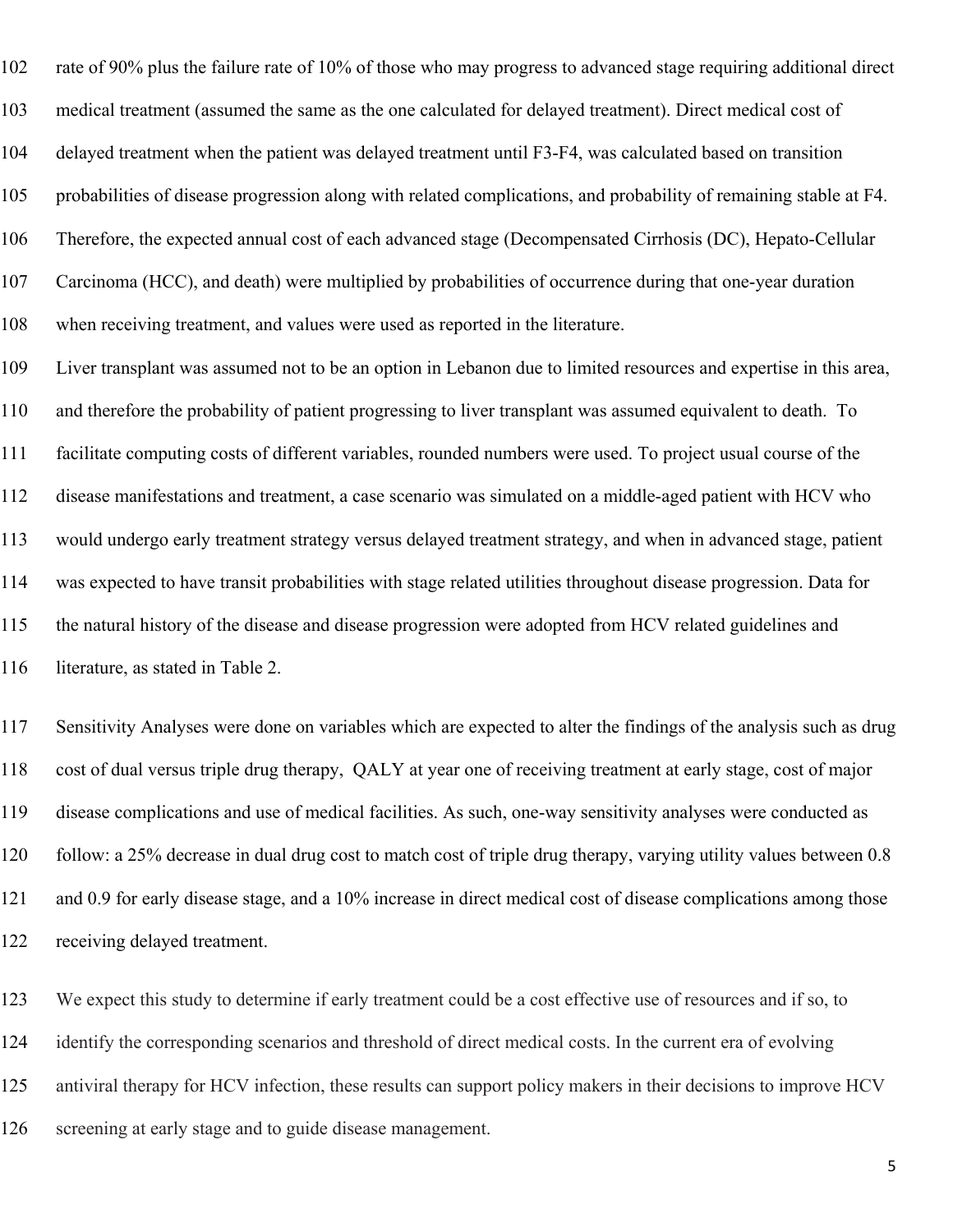### 127 **Results:**

128 Cost data presented in table 1 highlighted that the burden of disease treatment was directly related to the novel 129 drug therapy cost followed by the cost of managing complications related to advanced stage. Dual drug therapy 130 and triple drug therapy costed 54,565 and 41,000 euro, respectively. Diagnostic tests, frequency of disease 131 routine follow-up and complications were observed as expected in published guidelines, and related costs were 132 estimated at around 10,000 euro per annual event occurrence (initial diagnosis 1,760 euro, symptoms 133 management and follow up 7,400 euro, DC 11,656 euro, HCC 12,600 euro, liver related death 14,900 euro). 134 Utilities and disease transition probabilities presented in table 2 showed that value-based used in model analysis 135 were similar to those reported in several studies from different countries. 136 Initiation of treatment in a middle-aged HCV patient, as a case scenario, right after diagnosis atearly disease 137 stage (F0-F2) was associated with a direct medical cost during the first year of 56,950 euro for projected 16 138 QALYs and life expectancy of 79 years throughout the disease. While direct medical cost during the first year

139 when treatment was initiated at a later disease stage (F3-F4) would be 52,369 euro for projected 8.2 QALYs and 140 a life expectancy of 76 years. Therefore, initiating DAAs treatment soon after diagnosis at early stage has led to 141 an incremental cost effectiveness analysis (ICER) of 587 euro per QALY gained throughout the disease lifetime 142 from time of diagnosis and treatment. On the other hand, when outcomes of such treatment were measured over 143 only a one-year when the patient would receive drug treatment upon diagnosis at early stage instead of delaying 144 treatment until an advanced stage, the ICER was 27,268 euro per QALY gained at year of receiving treatment. 145 In addition, when extended life-year was used as an outcome measure, the analysis showed that early treatment

146 is associated with 1,527 euro per additional life year extended.

147 Sensitivity analysis showed that with a 25% decrease in the cost of dual drug option, the incremental cost was

148 decreased to 16,982 euro per QALY gained at year of receiving treatment. On the other hand, changing utility

149 measures to the lower (0.8) and upper (0.9) values, led to varying incremental cost to 38,822 and 24,177 euro

- 150 per QALY gained at year of receiving treatment. In addition, a 10% increase in medical cost of complications
- 151 at advanced stage made early treatment strategy dominant with a saving of 656 euro.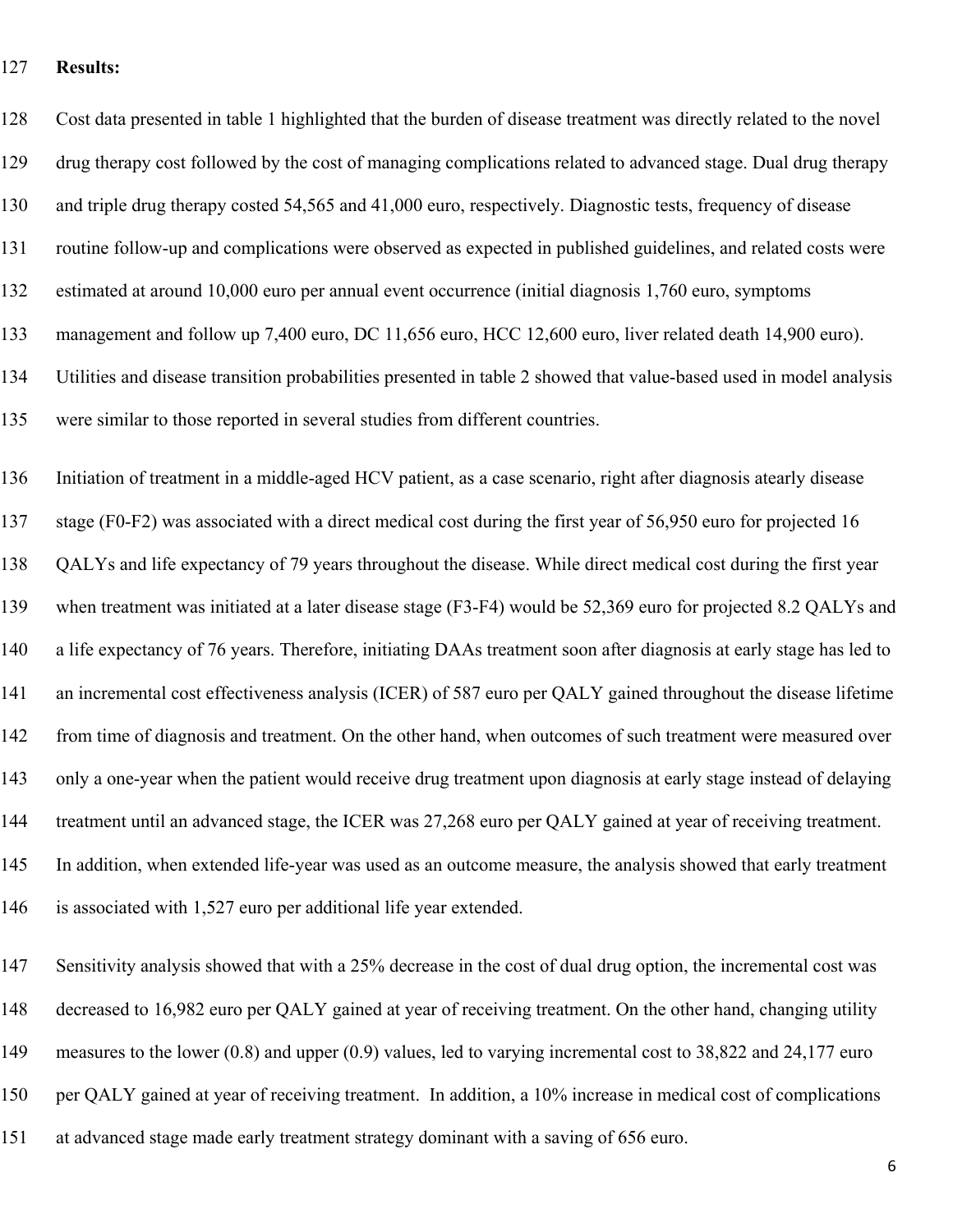152 The response rate to all survey questions was 36%. This survey was run to test the estimated values retrieved 153 from the literature and used in this analysis. The survey results revealed that the most common genotypes were 154 genotype 1a and 1b. Initial diagnosis is done at F2-F3 stage of the disease for the majority of patients, who 155 commonly present with jaundice, nausea and right upper quadrant pain, while some patients present with 156 extrahepatic manifestation and end stage liver disease. Questions related to treatment revealed that dual therapy 157 with ledipasvir/sofosbuvir is the antiviral therapy of choice, with follow-up visits every 3 to 6 months 158 depending on the stage of HCV. More than 80% of hospitalized patients are with stages F3-F4 of the disease, 159 with more frequent hospitalization when in F4. While respondents were hesitant to provide cost estimation, 160 80% of them estimated annual cost of hospital admissions due to complications was around 25,000 euro. It is 161 worth noting that this cost estimation was higher than the estimated cost computed from in-house data in our 162 study, and for which sensitivity analysis was conducted to test results sensitivity to complications related costs.

## 163 **Discussion:**

164 In Lebanon, access to HCV treatment at early stage of the disease is challenging and limited depending on 165 reimbursement policies of different public and private third party payers. DAAs are proven to be at least 90% 166 effective and may prevent disease progression into more advanced cirrhotic stages. However, because of their 167 high cost, they are limited to advanced stages of disease by several payers. Willingness to scale-up treatment 168 coverage requires evidence based-cost effectiveness analysis to justify the high cost for the expected outcomes. 169 Based on this study analysis using country specific cost data and based on current practice and guidelines of 170 HCV patient management in Lebanon, the findings reveal that initiating DAAs at early stage of the disease 171 could be considered a cost effective option. This option was associated with 1,527 euro per additional life year 172 extended, 587 euro per QALYs gained when projecting the benefits throughout the disease lifetime, and 27,268 173 euro per QALYs gained at first year of receiving DAAs.

174 Sensitivity analysis indicates that the results are sensitive to the utility values), suggesting maintaining utility at

175 a minimum of 0.85. While lower values of cost related to disease complications were used in the original

176 analysis in order to avoid overestimating the findings, a 10% increase in these costs favored early treatment

7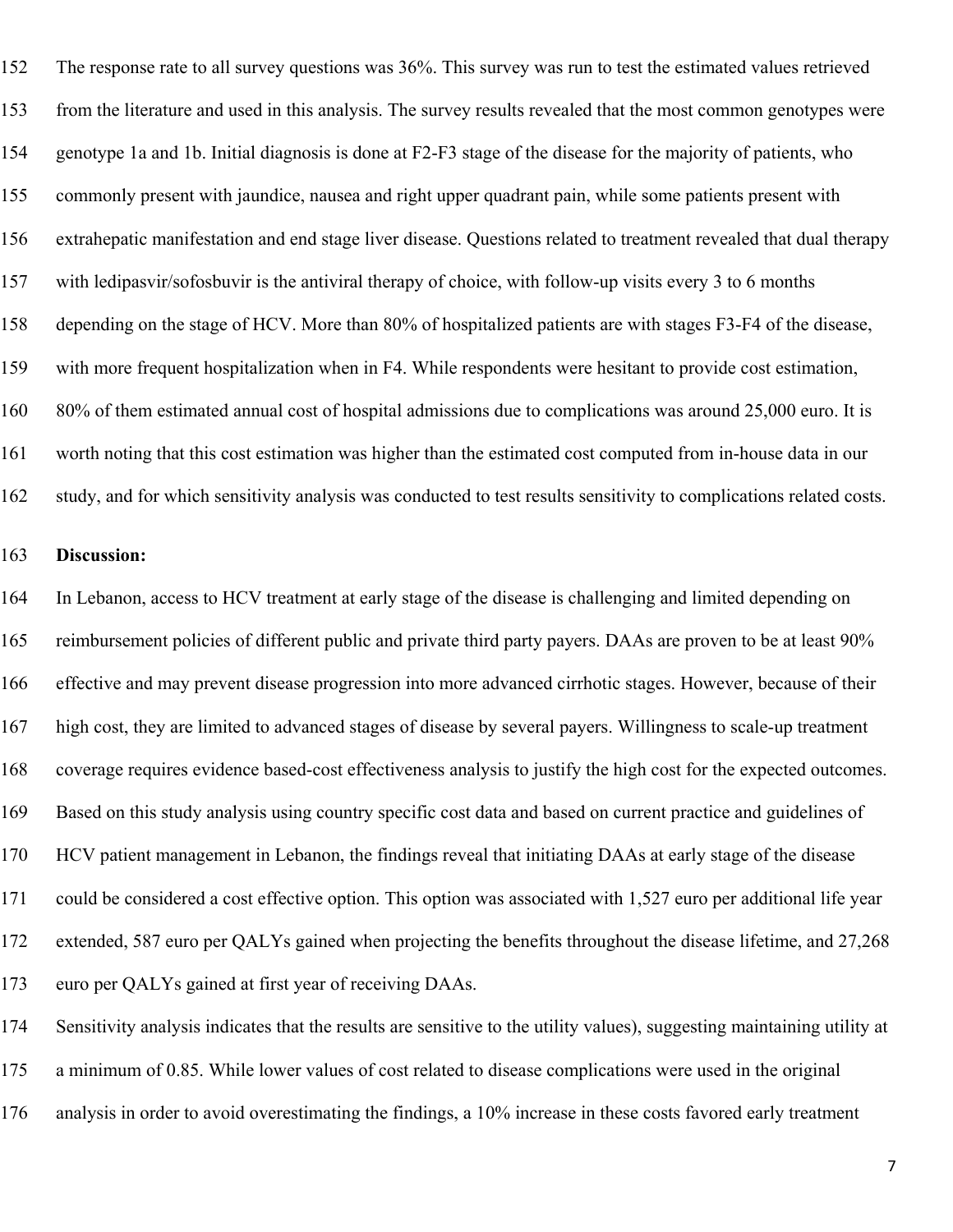177 strategy with a saving of 656 euro. On the other hand, a 25% in the cost of dual therapy led to significant 178 improvement in the ICER value, with a decrease from 27,268 euro to 16,982 euro, which could encourage 179 decision-making to adopt early treatment option and negotiate DAAs cost coverage agreement.

180 Furthermore, these findings support results reported by previous studies. Chahal et al. showed that treating all 181 patients regardless of stage status (F0-F4) had an ICER of \$39,475 per QALY gained compared to restricting 182 treatment to advanced stages (F3/F4).<sup>21</sup> Chidi et al. showed that giving full access to all patients proved cost 183 effective, costing \$21,410 for 6.31 QALYs.<sup>22</sup> Leidner et al. showed that initiating treatment at F2 was a cost 184 effective strategy with an incremental cost of \$37,300 per QALY gained compared to diagnosis at F2 and 185 treatment at F3, and being sensitive to the high cost of novel therapy.<sup>10</sup> When comparing Lebanon to other 186 countries in the MENA region, it was shown that the majority of Lebanese HCV patients were 40-59 year-old 187 and were at advanced fibrosis stage at diagnosis. Also, 47% of patients had HCV genotype 1 and 33.9% 188 genotype 4, which differs from genotypes in other countries in the region where genotypes 4 and 2 were the 189 most prevalent in Egypt, Algeria, Morocco, and Tunisia.<sup>7</sup> Along with the brief survey results, findings of these 190 studies support that F4 is the most commonly diagnosed stage and resulting in delayed treatment, as per patient 191 case scenario used. On the other hand, similar to our country, other MENA region and developing countries 192 have been faced with concern related to cost effectiveness of HCV novel therapies. For instance, decision 193 makers in Egypt are required to prioritize HCV treatment due to economic constraints and despite high 194 prevalence of  $HCV<sup>11</sup>$ 

195 Similar to other studies, our findings would encourage policy makers to pay for early disease detection and 196 treatment despite the high drug cost, as this cost could be worth the clinical effectiveness, the quality of life and 197 the prevention of disease progression and complications.<sup>10,13,22</sup> The more DAAs treatment option is used instead 198 of IFN/RBV, the lower the HCV prevalence would be in a decade.<sup>23,24</sup> Other alternatives, like boceprevir- and 199 telaprevir-based therapies, were also cost effective but mainly for F3-F4 stages, suggesting that novel therapies 200 may be preferred in HCV to optimize resource utilization.<sup>25</sup>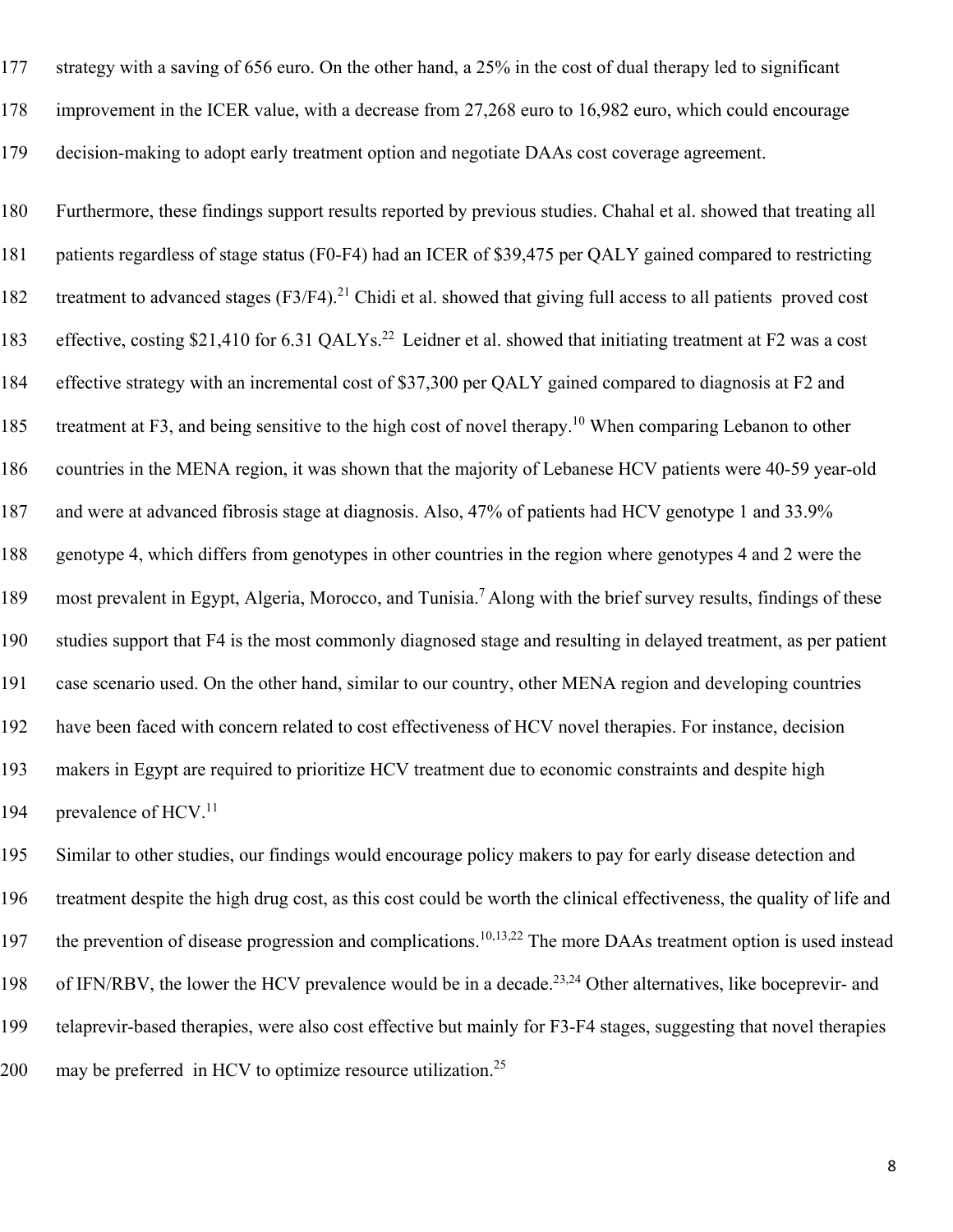201 Because of its strengths, this study is a particularly appealing in the field of pharmacoeconomics. The authors 202 selected the outcome measures based on an extensive literature review identifying several studies with high 203 level of evidence-based medicine.<sup>12,20</sup> Also, they gathered information from field experts in the region using 204 local survey to minimize the likelihood of overestimating the analysis. In addition, there was no discrepancies 205 between the values of medical costs retrieved from private and public reimbursement bodies. Finally, in order to 206 avoid overestimation of the results, the analysis was performed using the higher cost of the two available drug 207 treatment options in our country, the lower cost range of medical follow-up and diagnostic testing, and the 208 lower levels of utilities to account for the socio-economic situation of the Lebanese population. On the other 209 hand, a major study limitation is the lack or limited access to complete in-house data measuring real life 210 effectiveness data in HCV patients in Lebanon to reflect current application of clinical guidelines, outcomes 211 measures and disease progression. 212 **Conclusion:** 213 In the current era of evolving antiviral therapy for HCV infection, this study showed that early treatment with 214 DAAs could be cost effective compared to delayed treatment and thus reinforces the need to screen for HCV at 215 early age so that novel therapy is initiated as soon as diagnosis is confirmed. Reimbursement bodies and 216 decision makers could also refer to this study when reviewing policies related to Hepatitis C management. 217 218 **Conflicts of Interest and Funding Information:** Authors have nothing to disclose. 219 **Acknowledgments:** Authors would like to acknowledge Dr Natalia Argente, at University of Pompeu Fabra, 220 for providing feedbacks on study design, and Dr Lamis Karaoui, at the Lebanese American University, for 221 editing the writing of the manuscript. 222 223 **References:**  224 1. Averhoff FM, Glass N, Holtzman D. Global Burden of Hepatitis C: Considerations for Healthcare 225 Providers in the United States. *Clin Infect Dis*. 2012;55 (1): S10-5. Doi:10.1093/cid/cis361

9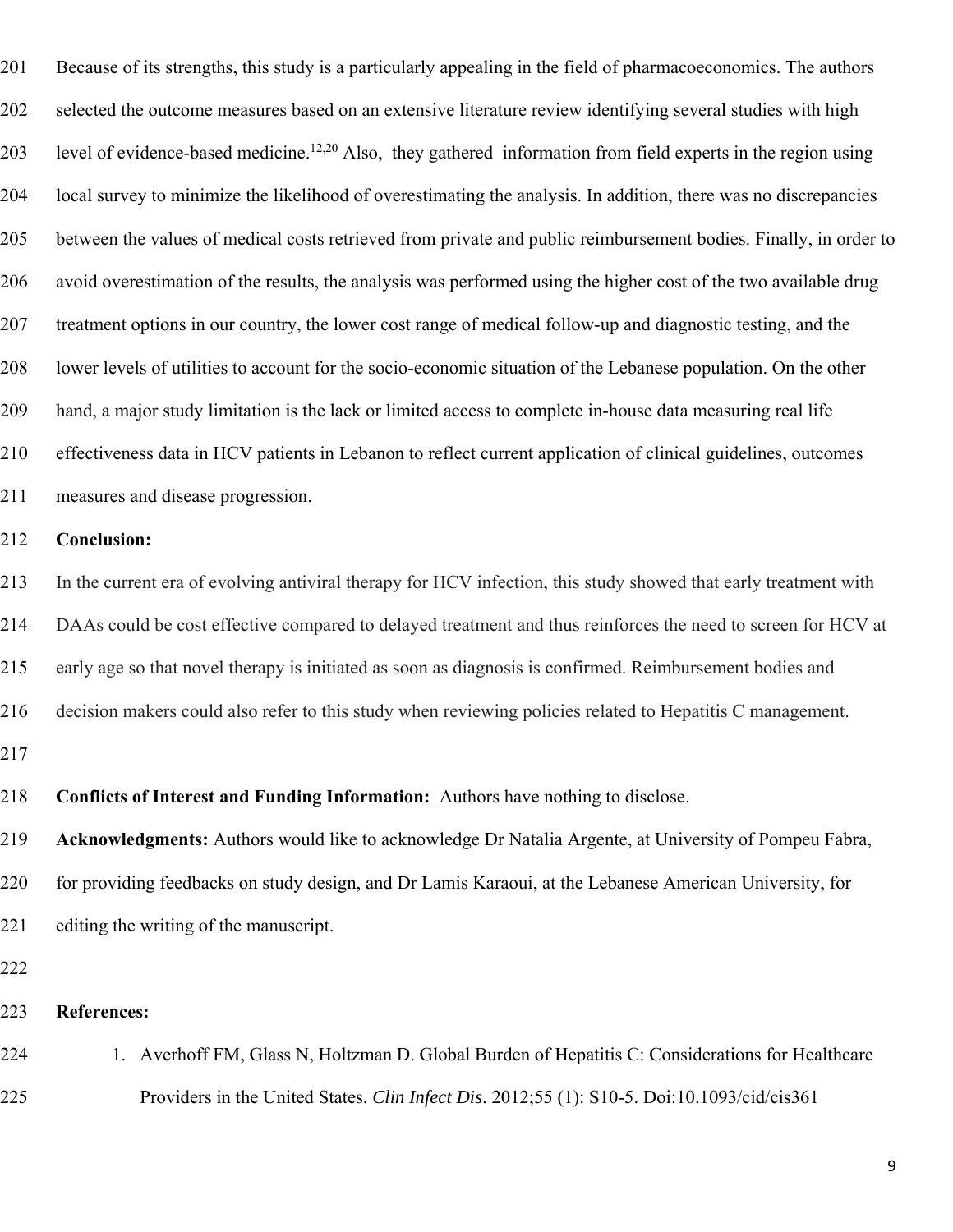| 226 |    | 2. Centers for Disease Control and Prevention. Surveillance for Viral Hepatitis - United States, 2012.      |
|-----|----|-------------------------------------------------------------------------------------------------------------|
| 227 |    | http://www.cdc.gov/hepatitis/statistics/2012surveillance/commentary.htm. Accessed December 20, 2016.        |
| 228 | 3. | Mena A, Moldes L, Meijide H, Canizares A, Castro-Iglesias A, Delgado M, et al. Seroprevalence of            |
| 229 |    | HCV and HIV Infections by Year of Birth in Spain: Impact of US CDC and USPSTF                               |
| 230 |    | Recommendations for HCV and HIV Testing. PLoS ONE. 2014;9(12): e113062.                                     |
| 231 | 4. | Chemaitelly H, Chaabna K, Abu-Raddad LJ. The Epidemiology of hepatitis C virus in the fertile               |
| 232 |    | crescent: Systematic review and meta-analysis. PLoS ONE. 2015;10(8):e0135281.                               |
| 233 | 5. | Abou Rached A, Abou Kheir S, Saba J, Ammar W. Epidemiology of hepatitis B and C in general                  |
| 234 |    | population in Lebanon. Arab J Gastroenterol. 2016;17(1):29-33. doi: 10.1016/j.ajg.2016.01.002.              |
| 235 | 6. | Razavi H, Waked I, Sarrazin C, Myers RP, Idilman R, Calinas F, et al. The present and future                |
| 236 |    | disease burden of hepatitis C virus (HCV) infection with today's treatment paradigm. J Viral Hepat.         |
| 237 |    | 2014;21(1): 34-59. doi: 10.1111/jvh.12248                                                                   |
| 238 |    | 7. Abou Rached A, Yaghi C, Khalil L, Saba J, Ammar W. Prevalence of Hepatitis C virus genotypes             |
| 239 |    | and subtypes in Lebanese population and major high risk groups. Arab J Gastroenterol.                       |
| 240 |    | 2017;18(2):114-117. doi: 10.1016/j.ajg.2017.05.001                                                          |
| 241 | 8. | Daw MA, Dau AA. Hepatitis C virus in Arab world: A state of concern. Sci. World J. 2012;                    |
| 242 |    | 2012:719494. doi: 10.1100/2012/719494                                                                       |
| 243 | 9. | American Association for the Study of Liver Diseases (AASLD) and Infectious Diseases Society of             |
| 244 |    | America (IDSA). Recommendations for Testing, Managing, and Treating Hepatitis C. 2017.                      |
| 245 |    | http://www.hcvguidelines.org. Accessed April 5, 2017.                                                       |
| 246 |    | 10. Leidner AJ, Chesson HW, Xu F, e Ward JK, Spradling PR, Holmberg SD. Cost-effectiveness of               |
| 247 |    | hepatitis C treatment for patients in early stages of liver disease. <i>Hepatology</i> . 2015;61(6):1860-9. |
| 248 |    | doi: 10.1002/hep.27736                                                                                      |
| 249 |    | 11. Obach D, Deuffic-Burban S, Esmat G, Anwar WA, Dewedar S, Canva V, et al. Effectiveness and              |
| 250 |    | Cost-effectiveness of Immediate Versus Delayed Treatment of Hepatitis C Virus-Infected Patients             |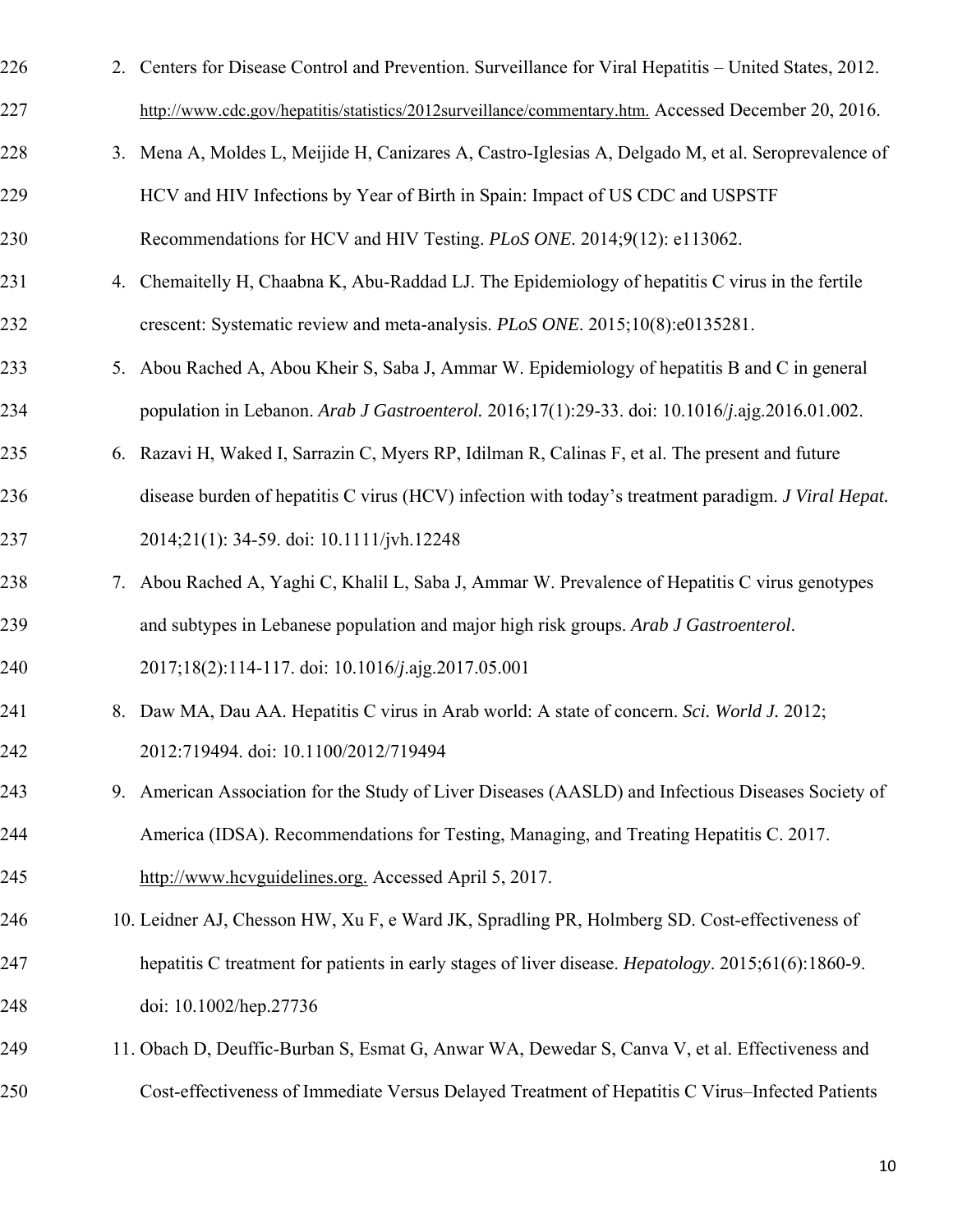| 251 | in a Country With Limited Resources: The Case of Egypt. Clin Infect Dis. 2014;58(8):1064-71. doi:         |
|-----|-----------------------------------------------------------------------------------------------------------|
| 252 | 10.1093/cid/ciu066.                                                                                       |
| 253 | 12. Pawlotzky JM, Feld J, Zeuzem S, Hoofnagle J. From non-A, non-B hepatitis to hepatitis C virus         |
| 254 | cure. Journal of Hepatology. 2015; 62 (1): S87-S99.                                                       |
| 255 |                                                                                                           |
| 256 | 13. Saab S, Hunt DR, Stone MA, McClune A and Tong MJ. Timing of hepatitis C antiviral therapy in          |
| 257 | patients with advanced liver disease: A decision analysis model. <i>Liver Transpl.</i> 2010;16(6):748-59. |
| 258 | doi: 10.1002/lt.22072                                                                                     |
| 259 | 14. Hutchinson SJ, Bird SM, Goldberg DJ. Modeling the current and future disease burden of hepatitis C    |
| 260 | among injection drug users in Scotland. Hepatology. 2005;42:711-23. doi: 10.1002/hep.20836                |
| 261 | 15. McLernon DJ, Dillon J, and Donnan PT. Health-state utilities in liver disease: a systematic review.   |
| 262 | Med Decis Making. 2008;28(4):582-92. doi: 10.1177/0272989X08315240                                        |
| 263 | 16. Cortesi PA, Scalone L, Ciampichini R, Cozzolino P, Cesana G, Mantovani LG, et al. et al. The          |
| 264 | impact of type of liver conditions on the patients' health related quality of life. Value In Health.      |
| 265 | 2013;16(7): A500. doi: 10.1016/j.jval.2013.08.1131                                                        |
| 266 | 17. Maor Y, Malnick SDH, Melzer E, Leshno M. Treatment of chronic hepatitis C in the aged–does it         |
| 267 | impact life expectancy? A Decision Analysis. PLoS One. 2016;11(7): e0157832. doi:                         |
| 268 | 10.1371/journal.pone.0157832                                                                              |
| 269 | 18. Alazawi W, Cunningham M, Dearden J, Foster GR. Systematic review: outcome of compensated              |
| 270 | cirrhosis due to chronic hepatitis C infection. Aliment Pharmacol Ther. 2010; 32(3):344–55. doi:          |
| 271 | 10.1111/j.1365-2036.2010.04370                                                                            |
| 272 | 19. Thein HH, Yi Q, Dore GJ, Krahn MD. Estimation of stage-specific fibrosis progression rates in         |
| 273 | chronic hepatitis C virus infection: a meta-analysis and meta-regression. Hepatology. 2008;48(2):         |
| 274 | 418-31. doi: 10.1002/hep.22375                                                                            |
|     |                                                                                                           |